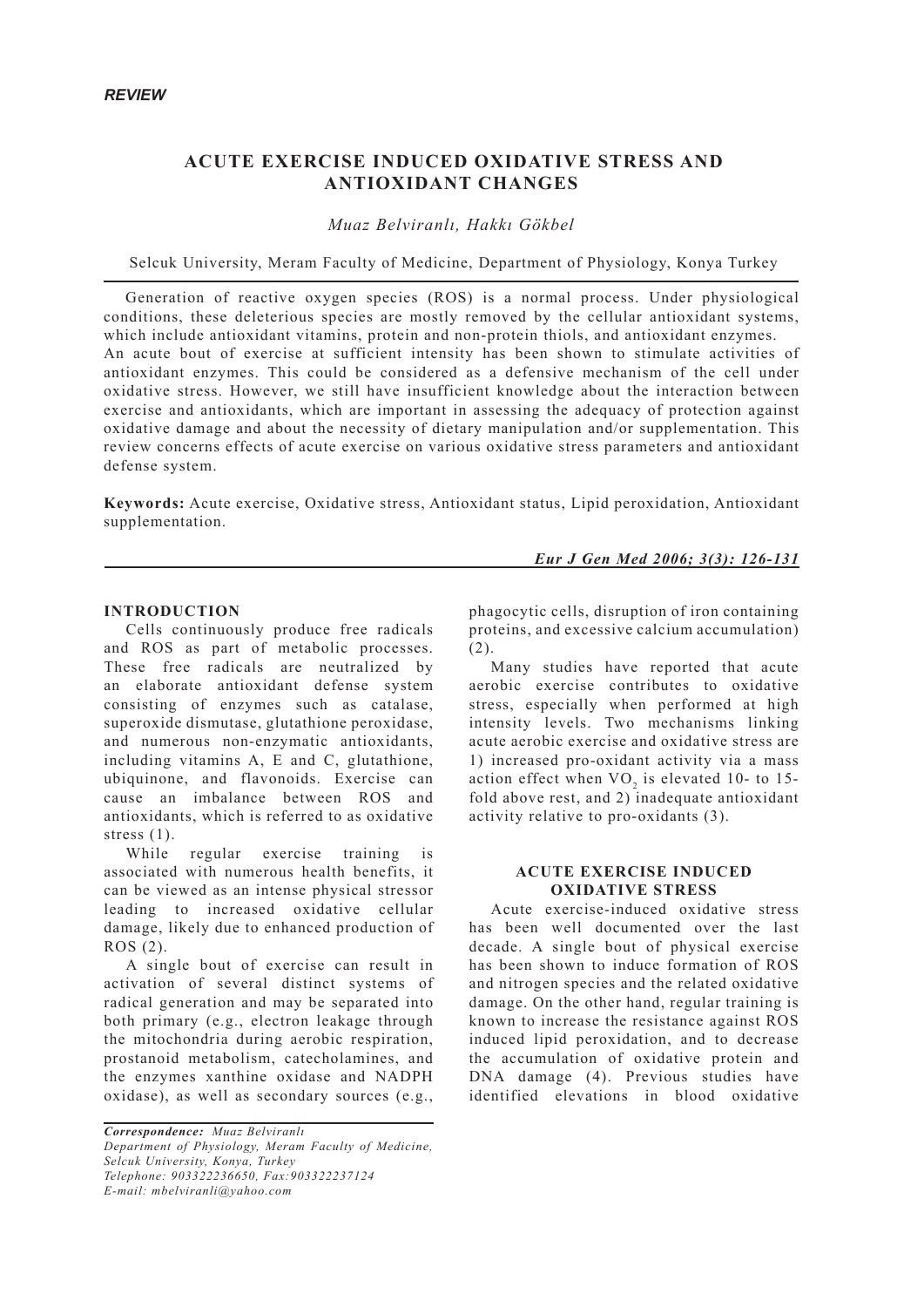stress markers after acute exercise, indicating that oxidative stress is not limited to the cellular compartment. Furthermore, very high intensity exercise appears to exaggerate the blood oxidative stress response (5). A number of potential pathways exist for exerciserelated oxidant production (6):

1. Oxygen consumption increases severalfold with exercise. Electron leak from the mitochondrial electron transfer chain results in the production of superoxide anions. Free radical production measured by electron spin resonance spectroscopy correlates strongly with maximal oxygen consumption.

2. Xanthine dehydrogenase oxidizes hypoxanthine to xanthine and xanthine to uric acid using NAD<sup>+</sup> as the electron acceptor forming NADH. During ischemia, in active muscles xanthine is formed via anaerobic metabolism of ATP and xanthine dehydrogenase is converted to xanthine oxidase. During reperfusion, with the resulting increase in oxygen load, xanthine oxidase still converts hypoxanthine to uric acid, but utilizes oxygen as the electron acceptor forming superoxide.

3. Tissue damage resulting from exercise may induce the activation of inflammatory cells such as neutrophils, with the subsequent production of free radicals by NADPH oxidase.

4. Catecholamine concentrations are increased during exercise, and ROS can result from their auto-oxidation.

5. Muscle mitochondria undergo increased uncoupling and superoxide generation with increasing temperatures. Therefore, exerciseinduced hyperthermia may cause oxidative stress.

6. Auto-oxidation of oxyhemoglobin to methemoglobin results in the production of superoxide and the rate of formation of methemoglobin can increase with exercise.

Aerobic–anaerobic exercises result in a higher degree of oxidative stress and females are able to tolerate oxidative stress more effectively than males (7). One explanation for the observed gender difference is a higher metabolic rate in men leading to increased mitochondrial flux and increased production of ROS, the female hormone estrogen, another possible explanation, is known to exhibit antioxidant properties (8).

Alessio et al (3) found that after exhaustive aerobic (AE) and isometric exercise (IE) protein carbonyls increased 67% immediately and 1 h after AE, and 12% immediately after IE and returned to baseline

1 h after IE. Malondialdahyde (MDA) did not increase significantly with either treatment. Lipid hydroperoxides increased 36% above rest during IE compared with 24% during AE. ORAC (Oxygen Radical Absorbance Capacity) increased 25% after AE, compared with 9% after IE (3).

Alessio et al (3) and Ashton et al (9) have also found immediate postmaximal exercise rises in lipid hydroperoxides (42% and 20%, respectively) with no alteration in MDA levels.

Alessio et al (10) reported that 1 min highintensity running (45 m/min) in rats resulted in 167% and 157% elevation of TBARS in red slow-twitch and white fast-twitch muscle, respectively. LH increased 34% and 31% in red slow-twitch and white fast-twitch muscle, respectively (10).

A study by Ortenblad et al (11) had subjects perform six bouts of 30-s strenuous jumping with 2-min rest between bouts. Biomarkers of lipid peroxidation did not increase significantly, but several key antioxidants (e.g. superoxide dismutase, glutathione peroxidase, and glutathione reductase) significantly increased (11).

Groussard et al (12) showed that short-term supramaximal anaerobic exercise (Wingate test of 30-s) induced an oxidative stress and that the plasma TBARS level was not a suitable marker during this type of exercise. Short-term supramaximal anaerobic exercise has been associated with a substantial lactic acidosis both in blood and muscle and also with a major increase in plasma catecholamine levels. Moreover, such exercise stimulates the catabolism of purines to xanthine and urate, as evidenced by plasma urate accumulation (12).

In rats, short intense exercise has been found to induce an increase in either lipid (10) or protein oxidation (13).

Thirty minutes of aerobic and anaerobic exercise performed by young, cross-trained males can increase protein and glutathione oxidation while having little impact on lipid or DNA oxidation; protein oxidation appears to be more greatly affected by anaerobic exercise and the magnitude of protein oxidation is greater following anaerobic compared with aerobic exercise; and glutathione oxidation appears to be more greatly affected by aerobic exercise (2).

Mastaloudis et al (14) reported that plasma F2-isoprostane levels increased significantly (57%) during the 50 km ultramarathon and returned to baseline at 24 h post-race.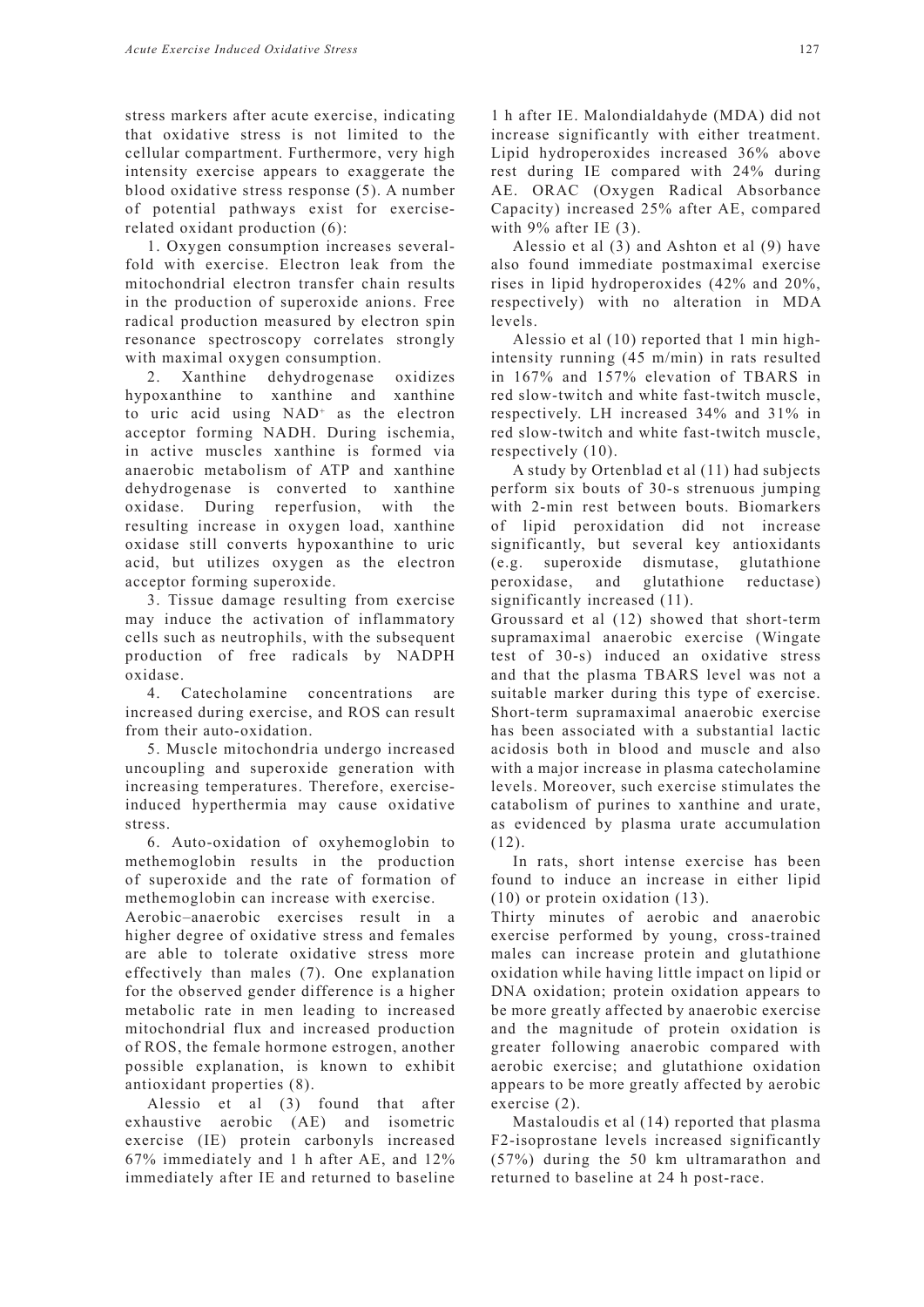In untrained humans and animals, one bout of intensive exercise may cause muscle damage, followed by activation of neutrophils in response to inflammation. The activated neutrophils produce ROS, such as superoxide and hydrogen peroxide, which damage the neighboring cells as well as the neutrophils themselves (15). Oh-ishi et al (16) reported that superoxide production by neutrophils was increased after intensive exercise in untrained but not in trained rats. These findings may indicate that intensive exercise induces oxidative DNA damage in muscle and blood cells not only by increased uptake of oxygen, but also by muscle damage. High neutrophil counts and neutrophil-generated superoxide levels immediately after maximal treadmill exercise suggests that exercise-induced neutrophilia may have contributed to the observed oxidative stress (5).

Liu et al (17) have found acute exercise induced increases in MDA content and decrease in glutamine synthetase activity in liver. Acute exercise did not induce any significant increase in protein carbonyl levels in any organs. For kidney contents, mean values of MDA, protein carbonyl, or glutamine synthetase activity did not change as a result of acute exercise. In the fast muscle, acute exercise induced some decrease in glutamine synthetase activity and vice versa for slow muscle. The differences among organs may be dependent on several factors, such as oxygen consumption, susceptibility to oxidants and to antioxidant enzyme activation, antioxidant levels, and other repair systems. Muscle and heart appear to respond to oxidative stress quite differently than other organs, such as brain and liver, possibly due to the difference in mitochondrial biogenesis and the occurrence of oxidant-induced degeneration (17).

Carbohydrate ingestion during exercise is associated with reduced levels of stress hormones, which may influence oxidative stress and plasma antioxidant potential. In contrast, McAnulty et al (18) have reported that exhaustive resistance exercise did not result in increased oxidative stress as measured by F2-isoprostanes. Furthermore, carbohydrate administration did not affect blood antioxidant capacity or result in differences in F2-isoprostane levels (18).

### **ANTIOXIDANT DEFENCE IN ACUTE EXERCISE**

The antioxidant status showed quite different changes in direction and magnitude in different organs and by different types of exercise. Changes due to exercise are subtle, suggesting that there are active stress-strain relationships between oxidant formation and scavenging during exercise (17).

One bout of vigorous exercise did not change vitamin E concentration in exercised rats. However, in the exercised rats, the concentration of vitamin C in plasma was significantly higher at 2 h and tended to be lower at 24 h and 48 h than that in control rats. The concentrations of vitamin C in the plasma and adrenal glands showed a significant negative correlation (15).

The mountain cycling stage (171 km) increased catalase, glutathione reductase activities, oxidized glutathione and uric acid levels, decreased glutathione peroxidase activity. Plasma vitamin E was increased after the stage but dropped to below basal values after 3 h of recovery (19).

Alessio et al (20) showed that exhaustive exercise lowered glutathione/oxidized glutathione ratio in unlimited running wheel exercise and limited physical exercise rats fed ad libitum.

Quindry et al (5) reported that after maximal-intensity exercise ascorbic acid and uric acid levels decreased immediately. Camus et al  $(21)$  observed a decrease  $(-40\%)$ in ascorbic acid immediately postexercise (35 min of downhill running at 60%  $VO_{2m}$ ) followed by a return toward baseline after only 20 min of recovery  $(-17%)$ .

Acute exercise induced a significant decrease in ubiquinone in the brain, a decrease in cysteine and cystine in the liver, an increase in ascorbic acid and GSH in the heart, and a decrease in ascorbic acid in the slow muscle (17).

Somani et al (22) showed that, acute exercise results in a larger increase in antioxidant enzyme activities than does chronic exercise in rat heart. This difference was proposed to be a result of a compensatory mechanism to cope with the enhanced production of superoxide and oxyradicals during exhaustive exercise.

While the maximal test increased the circulating number of lymphocytes, the activities of catalase and glutathione peroxidase were decreased. No changes were observed in lymphocyte number or in lymphocyte antioxidant enzyme activities after the submaximal test. The circulating number of neutrophils increased significantly after the submaximal test. Maximal and submaximal tests decreased the activities of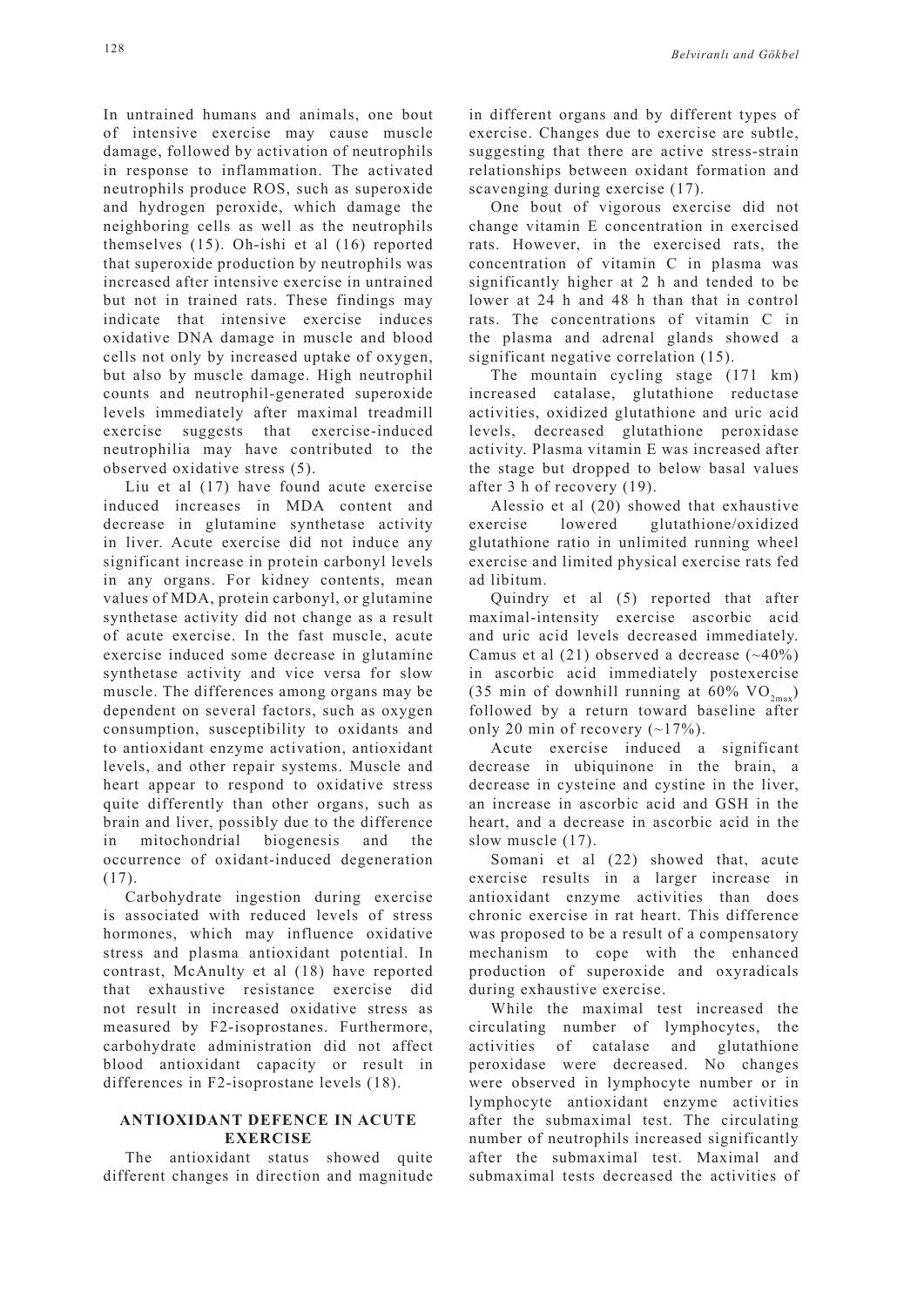neutrophil glutathione dependent antioxidant enzymes (glutathione peroxidase and glutathione reductase), but no changes in catalase or superoxide dismutase activities after either test (23).

In professional cyclists participating in a mountain stage, catalase and glutathione peroxidase activities decreased (40% and 50%, respectively) and myeloperoxidase (MPO) increased (39%) in neutrophils after the cycling stage, while glutathione peroxidase increased (87%) in lymphocytes (24). Plasma MDA directly correlated with neutrophil MPO activity and erythrocytes MDA. Sureda et al (24) suggest that intense exercise induces oxidative damage in erythrocytes and lymphocytes, but not in neutrophils.

Swimming exercise lasting 1 h resulted in significant increases in the activity levels of catalase in liver, heart, kidney and lung tissues in both male and female rats. Increases were 462% for liver, 302% for heart, 598% for kidney and 253% for lung in male rats compared to 436% for liver, 251% for heart, 760% for kidney and 271% for lung in female rats (25).

Basal iNOS levels and SOD activity were similar in neutrophils and lymphocytes, iNOS levels and SOD activity dropped in neutrophils and rose in lymphocytes, arginase activity rose only in lymphocytes, neutrophil nitrite was correlated with SOD activity and iNOS levels, but not in lymphocytes after a mountain cycling stage (26).

Normally, the largest proportion of fat soluble antioxidant is transported in various lipoproteins, e.g. HDL and LDL, which have been reported to increase directly after exercise, which could also increase fat soluble antioxidant in plasma (27).

The elevated levels of blood antioxidant markers during recovery has three possible explanations: 1) the slowing of oxidant production with the cessation of exercise giving antioxidant defenses an opportunity to return to resting levels, 2) the upregulation of endogenous antioxidants, and/or 3) the mobilization of antioxidants from tissue stores to blood as a result of oxidant increase during exercise (28).

## **EFFECTS OF ANTIOXIDANT RESTRICTION AND SUPPLEMENTATION**

Antioxidant restriction has been reported to impair exercise performance in animals. In a study comparing vitamin E-deficient rats with vitamin E-sufficient animals, exercise

capacity was reduced by 40% (29).

F2-isoprostane concentration (a marker of oxidative stress) was significantly higher after submaximal exercise (38%), exhaustion  $(45\%)$ , and 1 h of recovery  $(31\%)$  when following the restricted antioxidant diet compared with the habitual antioxidant diet (28).

Rats deprived of dietary vitamin E up to 16 week (resulting in tissue vitamin E depletion >90%). No difference was noted between untrained rats deprived of vitamin E and untrained rats undeprived of vitamin E in post exercise blood indices such as TBARS, creatine kinase, hematocrit, hemoglobin and lactate (30).

Six weeks of vitamin E and C supplementation prevented endurance exercise-induced lipid peroxidation but had no effect on inflammatory markers (8).

McBride et al (31) studied the interactive effects of resistance training and vitamin E supplementation on MDA. Subjects completed heavy resistance exercise that consisted of three sets of 10 maximal repetitions for each of eight different exercises, allowing 2-min rest between sets. MDA increased up to three-fold above resting levels immediately, 6, and 24 h after one bout of these resistance exercises. Vitamin E supplementation attenuated MDA increase and was associated with return of MDA to resting levels within 6 h post resistance exercise (31).

With two months of vitamin E supplementation, plasma F2-isoprostanes increased 181% versus 97% during the race and lipid hydroperoxides were significantly elevated, plasma antioxidant potential was significantly higher 1.5 h postrace in vitamin E supplemented group (32).

In rats consuming a moderate fat diet, shortterm moderate intensity exercise increases Mn-SOD activity and oxidative stress in skeletal muscle (33).

#### **CONCLUSION**

The development of free radicals and oxidative stress during exercise is an important consideration for optimal performance, recovery, and health. Two widespread dogmas in the exercise science literature are that: (i) exercise increases free radical production; and (ii) this is a negative side effect that needs to be prevented (34).

In summary, acute exercise increases oxidant levels and oxidative stress in untrained subjects, but long-term exercise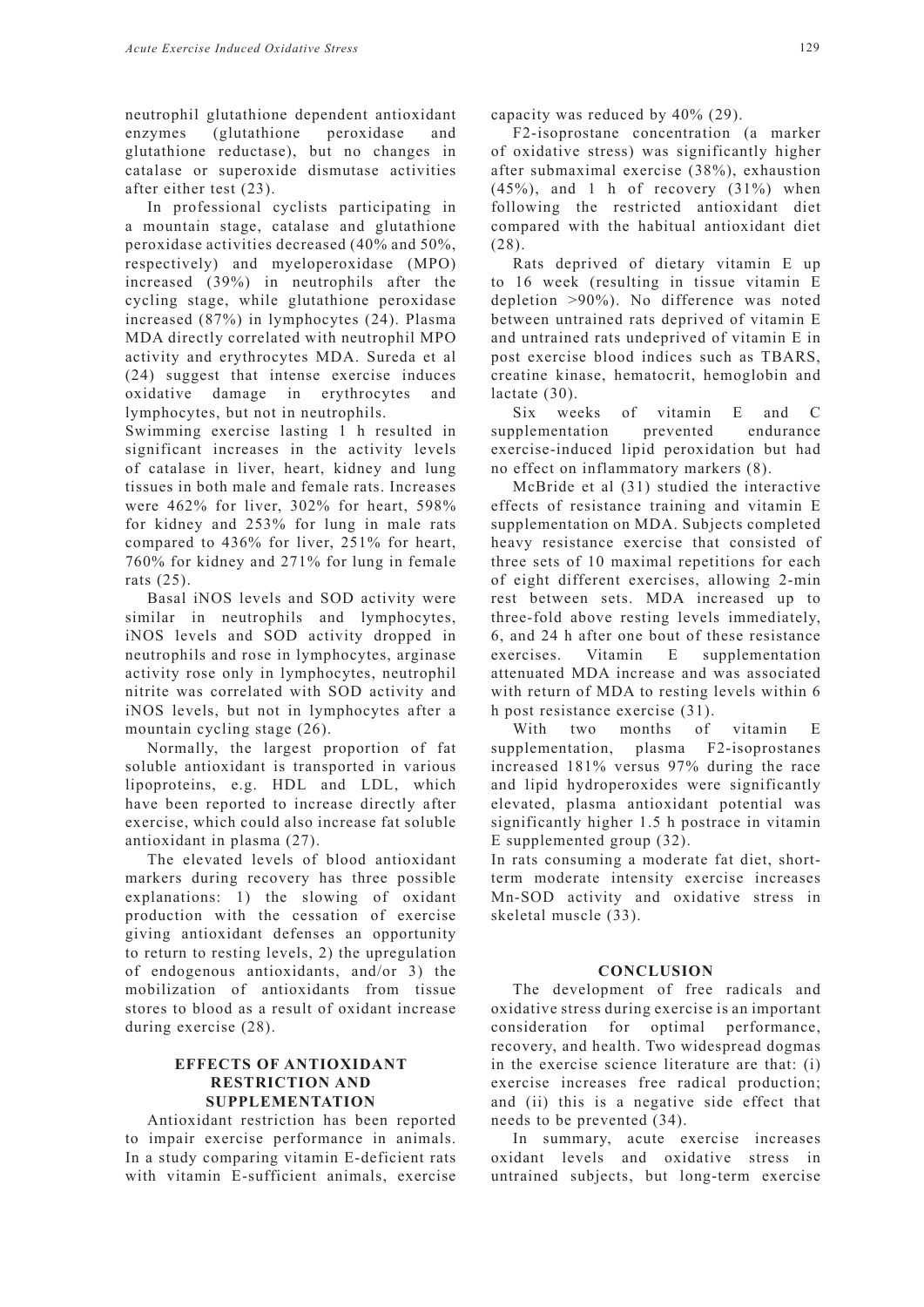may counter this effect by increasing the activity of antioxidant enzymes and reducing oxidant production. These defenses may be critical for preventing chronic oxidative damage to muscle during exercise and even at rest (35).

#### **REFERENCES**

- 1. Urso ML, Clarkson PM. Oxidative stress, exercise, and antioxidant supplementation. Toxicology 2003;189(1- 2):41-54
- 2. Bloomer RJ, Goldfarb AH, Wideman L, McKenzie MJ, Consitt LA. Effects of acute aerobic and anaerobic exercise on blood markers of oxidative stress. J Strength Cond Res 2005;19(2):276-85
- 3. Alessio HM, Hagerman AE, Fulkerson BK, Ambrose J, Rice RE, Wiley RL. Generation of reactive oxygen species after exhaustive aerobic and isometric exercise. Med Sci Sports Exerc 2000;32(9):1576-81
- 4. Radak Z, Sasvari M, Nyakas C et al. Single bout of exercise eliminates the immobilization-induced oxidative stress in rat brain. Neurochem Int 2001;39(1): 33-8
- 5. Quindry JC, Stone WL, King J, Broeder CE. The effects of acute exercise on neutrophils and plasma oxidative stress. Med Sci Sports Exerc 2003;35(7):1139- 45
- 6. Deaton CM, Marlin DJ Exerciseassociated oxidative stress. Clin Tech Equine Prac 2003;2(3),278-91
- 7. Ilhan N, Kamanli A, Ozmerdivenli R, Ilhan N. Variable effects of exercise intensity on reduced glutathione, thiobarbituric acid reactive substance levels, and glucose concentration. Arch Med Res 2004;35(4):294-300
- 8. Mastaloudis A, Morrow JD, Hopkins DW, Devaraj S, Traber MG. Antioxidant supplementation prevents exerciseinduced lipid peroxidation, but not inflammation, in ultramarathon runners. Free Radic Biol Med 2004;36(10):1329- 41
- 9. Ashton T, Young IS, Peters JR et al. Electron spin resonance spectroscopy, exercise, and oxidative stress: an ascorbic acid intervention study. J Appl Physiol 1999;87(6):2032-6
- 10. Alessio HM, Goldfarb AH, Cultler RG. MDA content increases in fast- and slowtwitch skeletal muscle with intensity of

exercise in a rat. Am J Physiol 1988;255(6 Pt 1):874-7

- 11. Ortenblad N, Madsen K, Djurhuus MS. Antioxidant status and lipid peroxidation after short-term maximal exercise in trained and untrained humans. Am J Physiol 1997;272(4 Pt 2):1258-63
- 12. Groussard C, Rannou-Bekono F, Machefer G et al. Changes in blood lipid peroxidation markers and antioxidants after a single sprint anaerobic exercise. Eur J Appl Physiol 2003;89(1):14-20
- 13. Radak Z, Nakamura A, Nakamoto H et al. A period of anaerobic exercise increases the accumulation of reactive carbonyl derivatives in the lungs of rats. Pflugers Arch 1998;435(3):439-41
- 14. Mastaloudis A, Leonard SW, Traber MG. Oxidative stress in athletes during extreme endurance exercise. Free Radic Biol Med 2001;31(7):911-22
- 15. Umegaki K, Daohua P, Sugisawa A, Kimura M, Higuchi M. Influence of one bout of vigorous exercise on ascorbic acid in plasma and oxidative damage to DNA in blood cells and muscle in untrained rats. J Nutr Biochem 2000;11(7-8):401-7
- 16. Oh-ishi S, Kizaki T, Ookawara T et al. Endurance training improves the resistance of rat diaphragm to exerciseinduced oxidative stress. Am J Respir Crit Care Med 1997;156(5):1579-85
- 17. Liu J, Yeo HC, Overvik-Douki E et al. Chronically and acutely exercised rats: biomarkers of oxidative stress and endogenous antioxidants. J Appl Physiol 2000;89(1):21-8
- 18. McAnulty SR, McAnulty LS, Nieman DC, Morrow JD, Utter AC, Dumke CL. Effect of resistance exercise and carbohydrate ingestion on oxidative stress. Free Radic Res 2005;39(11):1219-24
- 19. Aguilo A, Tauler P, Fuentespina E, Tur JA, Cordova A, Pons A. Antioxidant response to oxidative stress induced by exhaustive exercise. Physiol Behav 2005;84(1):1-7
- 20. Alessio HM, Hagerman AE, Nagy S et al. Exercise improves biomarkers of health and stress in animals fed ad libitum. Physiol Behav 2005;84(1):65-72
- 21. Camus G, Felekidis A, Pincemail J et al. Blood levels of reduced/oxidized glutathione and plasma concentration of ascorbic acid during eccentric and concentric exercises of similar energy cost. Arch Int Physiol Biochim Biophys 1994;102(1):67-70
- 22. Somani SM, Frank S, Rybak LP. Responses